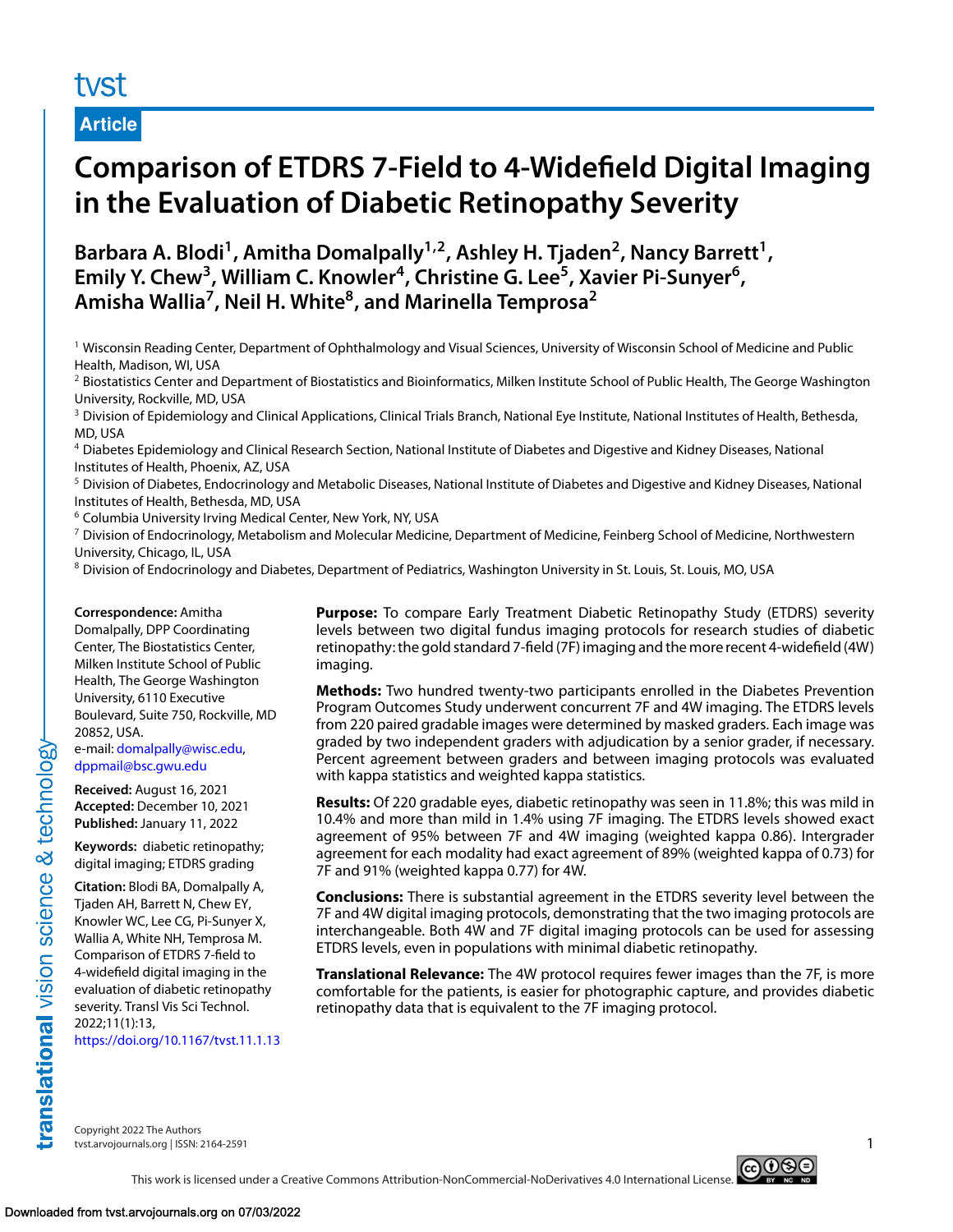# <span id="page-1-0"></span>**Introduction**

Diabetic retinopathy (DR) includes a wide range of pathologic clinical features in the retina including microaneurysms, hemorrhage, intraretinal microvascular abnormalities, venous beading, fibrosis and neovascularization.<sup>[1](#page-7-0)</sup> In the Early Treatment Diabetic Retinopathy Study (EDTRS), these features were assessed from 35-mm film fundus photographs taken annually on all participants.<sup>[2](#page-7-0)</sup> In the ETDRS, the fundus photograph acquisition protocol was standardized and required that sites have both certified photographers and certified fundus camera systems. Photographers were required to use an imaging protocol of seven stereoscopic pairs of overlapping 30° fields to map out the macula and mid-peripheral retina. These standard 7-field (7F) photographs were analyzed for DR features, allowing the ETDRS research group to develop a multi-step DR severity scale (ETDRS scale) that correlates well with retinopathy progression.<sup>1</sup> The ETDRS scale has been employed in a number of epidemiological studies and clinical trials to monitor retinopathy. $3-7$ 

In the 1990s, retina specialists began switching from film-based to digital fundus cameras in clinical practice. Digital cameras provided the option of using a 45° to 60° wide-angle capture in addition to the 30° to 35° field of view of the retina. The 45° to 60° "widefield" photographs allowed the photographer to map out an area equivalent to seven fields with fewer images. This led to the development of the 4-widefield (4W) imaging protocol, which requires only four stereoscopic pairs of photographs to map out approximately the same area of the fundus as the seven standard fields (Fig. 1).

With the phasing out of film photography and with improvements in the resolution of digital imaging, researchers have reported on the accuracy of digital images compared with film-based fundus photographs[.8](#page-7-0) In 2011, the Diabetic Retinopathy Clinical Research (DRCR) network compared 7F film fundus photographs to both digital 7F and digital 4W fundus photographs in eyes with DR. Graders independently evaluated the ETDRS levels obtained from both film and digital images; agreement was rated as "nearly perfect" based on the weighted kappa statistic of 0.82. The DRCR research group, however, did not design the study to compare agreement between the digital 7F and the digital 4W. The goal of this study was to compare the accuracy of grading DR between two digital photographic protocols, specifically the newer 4W imaging protocol versus the standard 7F imaging protocol.

# **Methods**

The Diabetes Prevention Program Outcomes Study (DPPOS) is a clinical study investigating the longterm effect of lifestyle and metformin interventions in the Diabetes Prevention Program (DPP). $9-11$  The DPP was a multicenter randomized controlled trial that enrolled 3234 adults at high risk of developing type 2 diabetes between 1996 and 1999. DPP enrollment was based on having impaired glucose tolerance (plasma glucose 140–199 mg/dL after a 75-g oral glucose load), elevated fasting blood glucose (fasting plasma glucose 95–125 mg/dL), and elevated body mass index. Participants were randomly assigned to placebo  $(n = 1082)$ ,



**Figure 1.** A montage of individual images using the 7-field protocol (*left*) and the 4-widefield protocol (*right*). The area of retina covered in the image is similar between the two imaging protocols. The difference is in additional nasal field coverage in the 4-widefield protocol.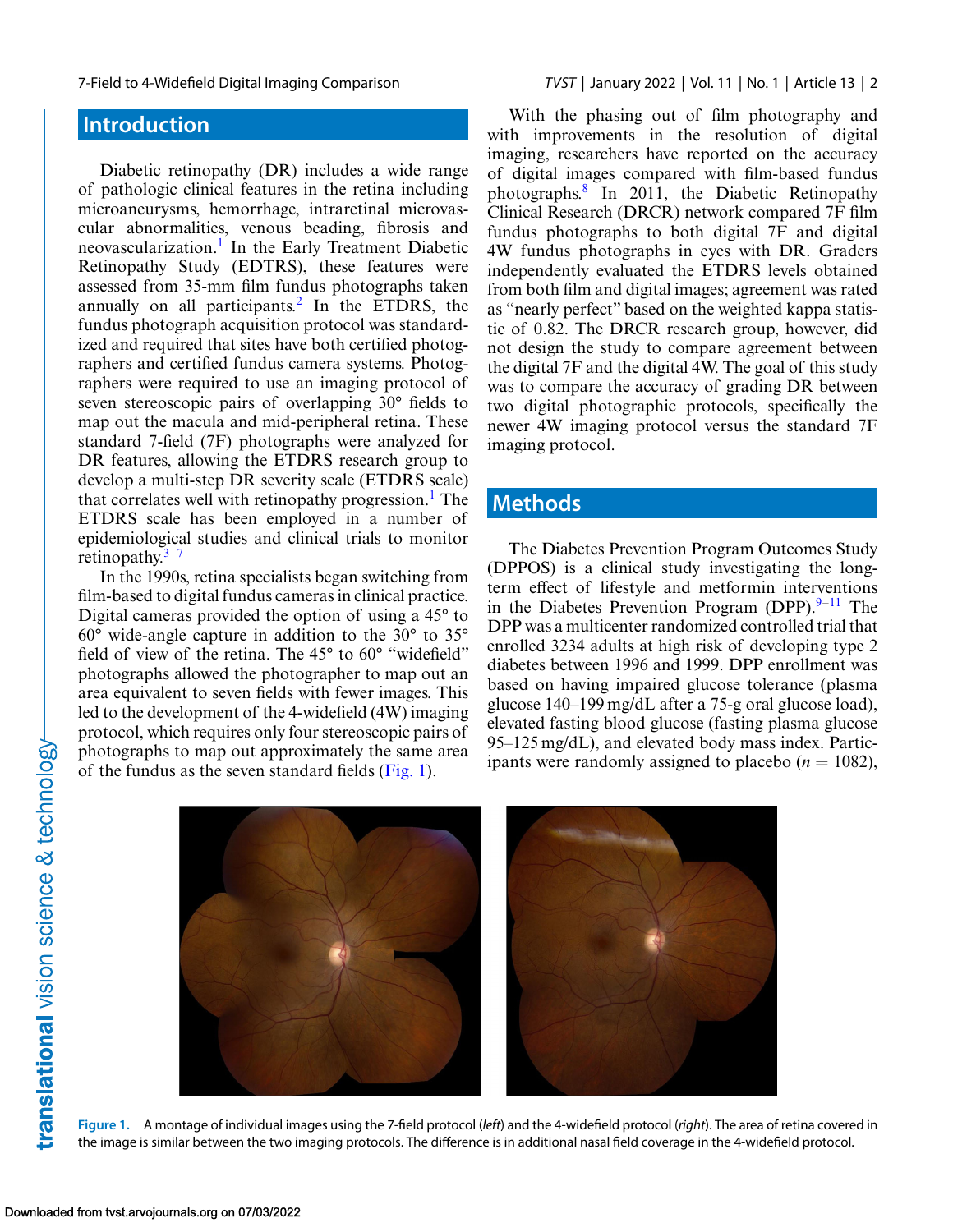850 mg metformin twice daily  $(n = 1,073)$ , or intensive lifestyle intervention ( $n = 1079$ ). The DPPOS is the long-term follow-up of the DPP cohort and includes  $2779$  $2779$  (86%) of the original cohort.<sup>9</sup> Written informed consent was obtained from all participants, and both the DPP and the DPPOS study protocols and Health Insurance Portability and Accountability Act of 1996– compliant informed consents were approved by each clinical center's institutional review board. The study complied with all tenets of the Declaration of Helsinki, [and DPPOS is registered on ClinicalTrials.gov \(https:](https://clinicaltrials.gov/ct2/show/NCT00038727) //clinicaltrials.gov/ct2/show/NCT00038727).

After an average of 20 years of follow-up, DPPOS participants underwent 7F imaging in both eyes in 2018 as part of the standard imaging protocol. This comparison study was conducted by DPPOS at a subset of eight clinical sites in the United States with a goal of enrolling at least 200 participants to undergo both 7F and 4W imaging at that follow-up visit. To help ensure a wide range of DR, the sample was enriched with participants graded to have retinopathy at the previous visit, at 15 years of follow-up.<sup>12</sup> A separate informed consent was obtained for the additional 7F imaging.

#### **Photography**

After pupillary dilation, 7F and 4W digital photographs were taken by a certified DPPOS photographer using a certified camera system. The 4W digital photographs were taken of both eyes as part of the DPPOS protocol. An additional set of 7F photographs was taken for one eye. In both the 7F and 4W photography protocols, the photographers are required to manually reposition the camera to obtain each field of view in stereoscopic pairs of images. Figure 2 shows the 7F images for 30° 7F imaging capture and 45° to 60° 4W imaging capture. In brief, the 7F imaging protocol requires the following fields: disc (Field 1M), macula (Field 2M), temporal to macula (Field 3M), and four peripheral fields (F4–F7). The 4W imaging includes the following fields: nasal to the optic disc (Field 1W), just temporal to the center of the macula (Field 2W), superior temporal to the macula (Field 4W), and inferior temporal to the macula (Field 5W). Images were de-identified and exported to the reading center according to the DPPOS study protocol.

### **Grading**

Fundus photographs were evaluated by six certified graders at the Fundus Photograph Reading Center, University of Wisconsin. All graders were masked to clinical data and treatment assignment. The graders in this study were certified in the grading of DR and had over 18 years of experience in assessing the ETDRS DR severity scale. Image quality for all 7F and 4W photographs was assessed by the graders based on their ability to see the prespecified features of DR and provide an ETDRS level. Fundus photographs were considered ungradable if image quality prevented assessment of ETDRS level and could be due to either a technical or patient-related issue, or both.

DR level was graded in all eyes according to the ETDRS scale and recoded into  $12 \text{ steps}$  $12 \text{ steps}$ <sup>1</sup>. The 12-step classification is as follows: DR absent (levels 10 and 12), questionable DR (levels 14, 15, and 20), mild nonproliferative DR (level 35), moderate non-proliferative DR (level 43), moderately severe non-proliferative DR (level 47), severe non-proliferative DR (level 53), mild proliferative DR (level 61), moderate proliferative DR



**Figure 2.** 7F and 4W imaging protocols. *Colored regions*represent individual fields of view captured. The 7F stereo imaging has seven stereo pairs (i.e. 14 images), and the 4W stereo protocol has eight images per eye.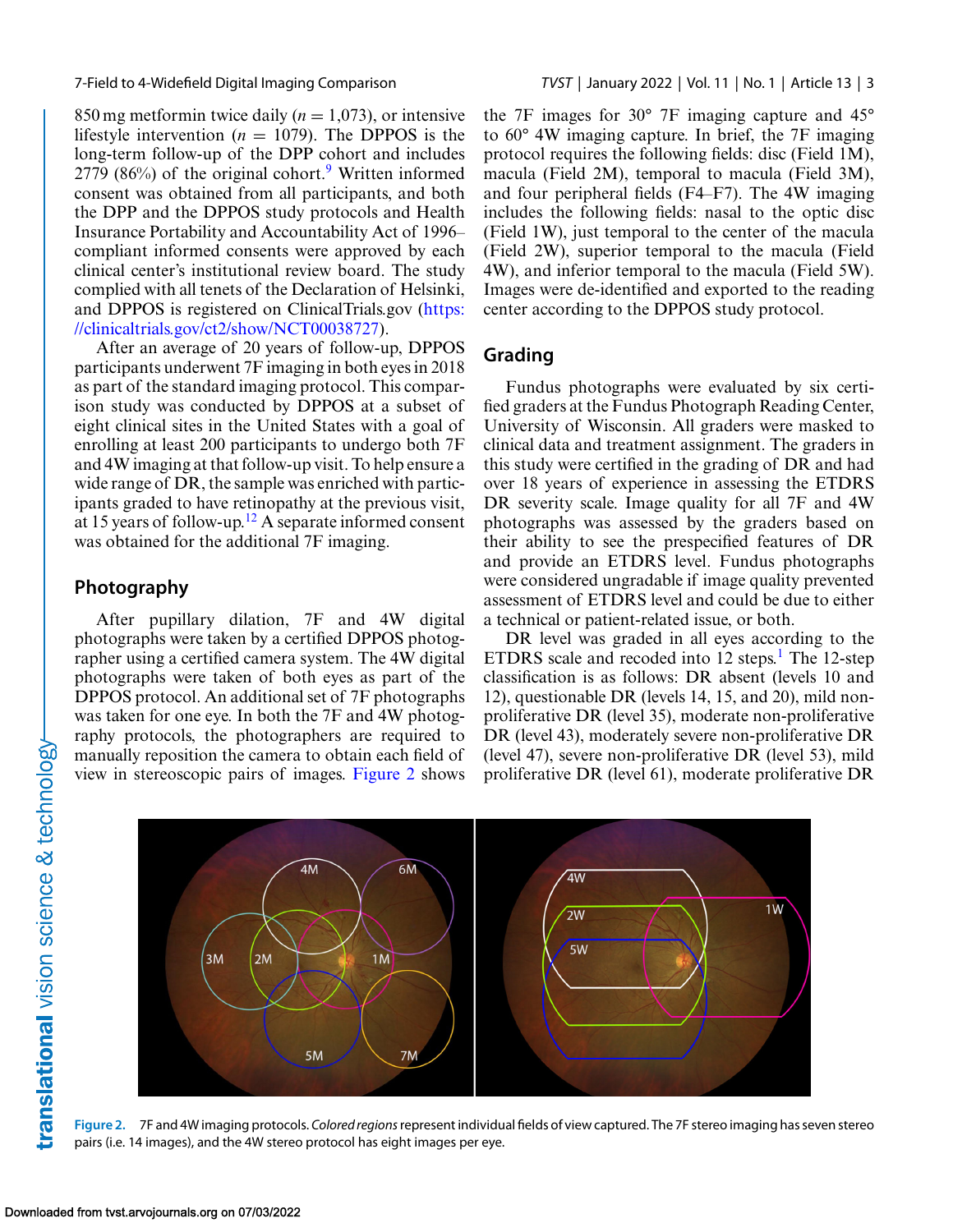(level 65), high-risk proliferative DR (levels 71 and 75), and advanced proliferative DR (levels 81 and 85).

Graders used handheld stereoscopic viewers to view the images on high-resolution monitors calibrated for color balance every month. Evaluation of the 7F images and 4W images were performed by different graders. The grader reviewed all fields and then assigned the DR level based on the most severe lesions in the eye. In assessing the DR level, the grader was allowed to optimize the color, contrast, and illumination of any image.

Each set of images was graded independently by two graders, masked to each other's reads. Following the ETDRS grading protocol, adjudication by a senior grader occurred if there was any discrepancy between two graders of one or more steps on the DR severity scale. The adjudicator's grade was considered the final grade of record. If adjudication was not required, the first grader's evaluation was considered the final grade of record.

#### **Statistical Analysis**

Statistical comparison of DR levels between the 7F and 4W imaging protocols utilized the final grade of record. The ETDRS level was cross-tabulated, and agreement was analyzed using percent agreement (exact agreement and agreement within one step), kappa statistic, and weighted kappa statistic. Weights were specified as 1 for exact agreement, 0.75 for one step of disagreement, and 0 for all other disagreements.<sup>1</sup> Based on the qualitative interpretation by Landis and Koch, $^{13}$  $^{13}$  $^{13}$  the weighted kappa statistics were grouped as poor, weak, fair, moderate, and almost perfect agreement. Eyes with ungradable ETDRS levels  $(n = 2)$  were excluded from the analysis. Inter-grader reproducibility was calculated between the two graders' evaluations before adjudication within each imaging protocol to assess uniformity between graders. Because the 4W and 7F images were graded by different graders, intra-grader reproducibility is not available. Reproducibility was assessed by percent agreement and kappa statistics, as well. All statistical analyses were performed using SAS 9.4 (SAS Institute, Cary, NC) and R Statistical Software (R Foundation for Statistical Computing, Vienna, Austria).

## **Results**

Two hundred twenty-two participants had images submitted using both 7F and 4W imaging protocols in one eye. Of these, two eyes were excluded due to ungradable ETDRS level; two of the 4W images **Table 1.** Participant Characteristics at Visit (*N* = 222)

Characteristics<sup>t</sup>

| Characteristic                       |                |
|--------------------------------------|----------------|
| Treatment group, n (%)               |                |
| Placebo                              | 85 (38.3)      |
| Metformin                            | 74 (33.3)      |
| Intensive lifestyle change           | 63 (28.4)      |
| Age at visit (y), mean $\pm$ SD      | 68.1 $\pm$ 8.9 |
| Sex, n (%)                           |                |
| Male                                 | 49 (22.1)      |
| Female                               | 173 (77.9)     |
| Race/ethnicity, n (%)                |                |
| Non-Hispanic white                   | 121 (54.5)     |
| Hispanic                             | 41 (18.5)      |
| Non-Hispanic black                   | 31 (14.0)      |
| American Indian                      | 23 (10.4)      |
| Asian                                | 6(2.7)         |
| Diabetes status, n (%)               |                |
| Nο                                   | 72 (32.4)      |
| Yes                                  | 150 (67.6)     |
| Diabetes duration (y), mean $\pm$ SD | $13.4 \pm 5.1$ |
| Study eye, n (%)                     |                |
| Right                                | 93 (41.9)      |
| Left                                 | 129 (58.1)     |

 $(<1%)$  and one 7F image  $(<1%)$  were ungradable. The study participants' baseline characteristics are described in Table 1.

Based on the grading of the 7F photographs of 220 eyes, DR was present in 26 eyes  $(11.8\%)$ ; 23 eyes (10.4 %) had mild DR (less than or equal to Level 35) and three eyes  $(1.4 \%)$  had more than mild DR (Level 43 or greater). With 4W grading, 23 eyes (10.5%) had DR; 20 eyes (9.1%) had mild DR only and three eyes (1.4%) had more than mild DR. Rates of DR were not significantly different between the two sets of images ( $P = 0.3173$ ). There were no eyes with proliferative DR, and only one eye in either group had clinically significant macular edema. The distribution of DR levels is shown in [Table 2.](#page-4-0) In eyes with early DR (microaneurysms only), microaneurysm counts were done from all fields.

The stepwise conversion of ETDRS levels is shown in [Table 2.](#page-4-0) Comparison of the DR severity level between the 7F and 4W imaging protocols in the same eye at the same visit revealed exact agreement in 95% of eyes and agreement within one step in 99.5% of eyes. The weighted kappa for DR severity level was 0.86 (range, 0.75–0.97), which falls in the "near-perfect" agreement category [\(Fig. 3,](#page-5-0) [Table 3\)](#page-5-0). Microaneurysm counts were done in all eyes in level 20 (early DR category). There were no differences in microaneurysm counts among the three categories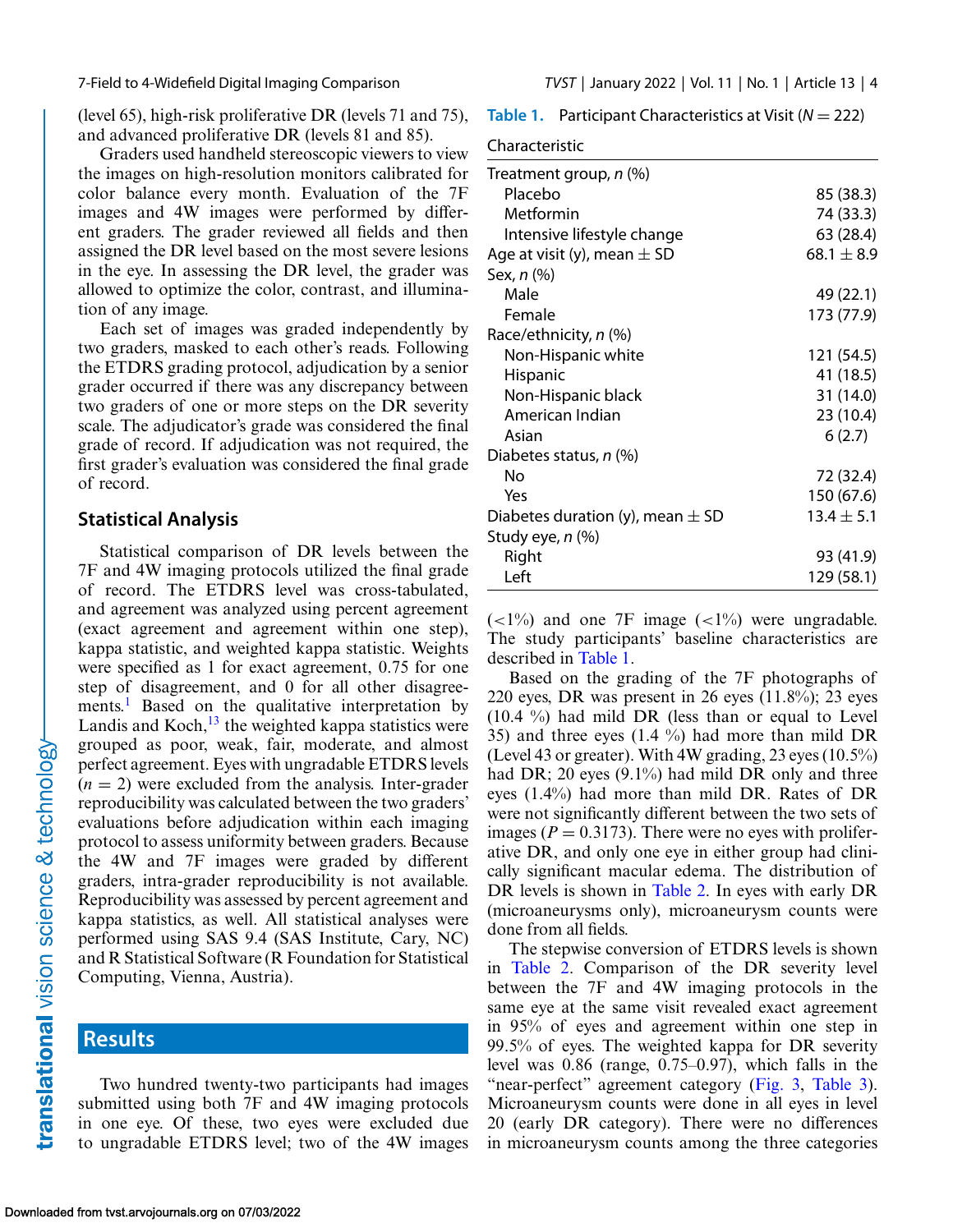<span id="page-4-0"></span>**Table 2.** Distribution of ETDRS Severity Levels, Clinically Significant Macular Edema, and Microaneurysm Counts Between the 4-Widefield and 7-Field Imaging Protocols

|                                                            | 4W               |               | 7F             |             |
|------------------------------------------------------------|------------------|---------------|----------------|-------------|
| Variable                                                   | $\mathsf{n}$     | $\frac{0}{0}$ | $\mathsf{n}$   | $\%$        |
| Diabetic retinopathy severity (ETDRS levels)               |                  |               |                |             |
| <b>Steps</b>                                               |                  |               |                |             |
| 1 Absent (10, 12)                                          | 197              | 88.74         | 195            | 87.84       |
| 2 Questionable (14A, 14B, 14C, 14Z, 15)                    | 5                | 2.23          | 5              | 2.26        |
| 2 Microaneurysms only (20)                                 | 10               | 4.54          | 12             | 5.42        |
| 3 Mild non-proliferative (35A, 35B, 35C, 35D, 35E, 35F)    | 5                | 2.25          | 6              | 2.70        |
| 4 Moderate non-proliferative (43A, 43B)                    | $\overline{2}$   | 0.90          | 1              | 0.45        |
| 5 Moderately severe non-proliferative (47A, 47B, 47C, 47D) | 0                | $\mathbf 0$   | 1              | 0.45        |
| 6 Severe non-proliferative (53A, 53B, 53C, 53D, 53E)       | 1                | 0.45          | 1              | 0.45        |
| 90 Cannot grade                                            | $\overline{2}$   | 0.90          | 1              | 0.45        |
| Clinically significant macular edema                       |                  |               |                |             |
| Absent                                                     | 217              | 97.75         | 218            | 98.20       |
| Questionable                                               | $\overline{2}$   | 0.90          | 0              | $\mathbf 0$ |
| Definite                                                   | 1                | 0.45          | 2              | 0.90        |
| Cannot grade                                               | $\overline{2}$   | 0.90          | $\overline{2}$ | 0.90        |
| Microaneurysm counts                                       |                  |               |                |             |
| Absent                                                     | 201              | 90.54         | 192            | 86.49       |
| Questionable                                               | 3                | 1.35          | 7              | 3.15        |
|                                                            | 4                | 1.8           | 7              | 3.15        |
| $\overline{2}$                                             | $\overline{2}$   | 0.9           | $\overline{2}$ | 0.9         |
| 3                                                          | $\mathbf 0$      | $\mathbf 0$   | 1              | 0.45        |
| 4                                                          | 1                | 0.45          |                | 0.45        |
| 5                                                          | 0                | $\pmb{0}$     | 1              | 0.45        |
| 6                                                          | $\boldsymbol{0}$ | $\mathbf 0$   | 1              | 0.45        |
| 10                                                         | 1                | 0.45          | 0              | $\mathbf 0$ |
| $11 +$                                                     | 5                | 2.25          | 6              | 2.7         |
| Not applicable                                             | 4                | 1.8           | 2              | 0.9         |
| Cannot grade                                               | 1                | 0.45          | 2              | 0.9         |

of absent/questionable, one to 10, and more than 11  $(kappa = 0.68; range, 0.49-0.87).$ 

Intergrader agreement was assessed using the ETDRS levels assigned by each of the two graders prior to adjudication for each set of images. Among the 220 eyes where an ETDRS level was assigned by both graders, exact agreement was 89%, one-step agreement was 99.1% with weighted kappa =  $0.73$  (95%) confidence interval [CI], 0.61–0.86) for the 7F images. Because adjudication was done on all eyes that did not meet exact agreement, the adjudication rate in the  $7F$  images was  $11\%$ . With  $4W$  images, two eyes were marked as ungradable by both graders. The intergrader agreement on 220 eyes showed exact agreement in 91% and one-step agreement in 99.1%, with a weighted kappa =  $0.77$  (95% CI, 0.64–0.89) in the 4W

images. The adjudication rate for the 4W images was 9%.

# **Discussion**

In this subset of DPPOS participants, we assessed the agreement of reading center graders in grading DR level when viewing digital color fundus photographs using both the 7F and the 4W imaging protocols. Agreement between the two imaging protocols was substantial and demonstrates that the two imaging protocols provide equivalent information in determining DR level. The advantages to the 4W protocol are that the procedure takes less time than the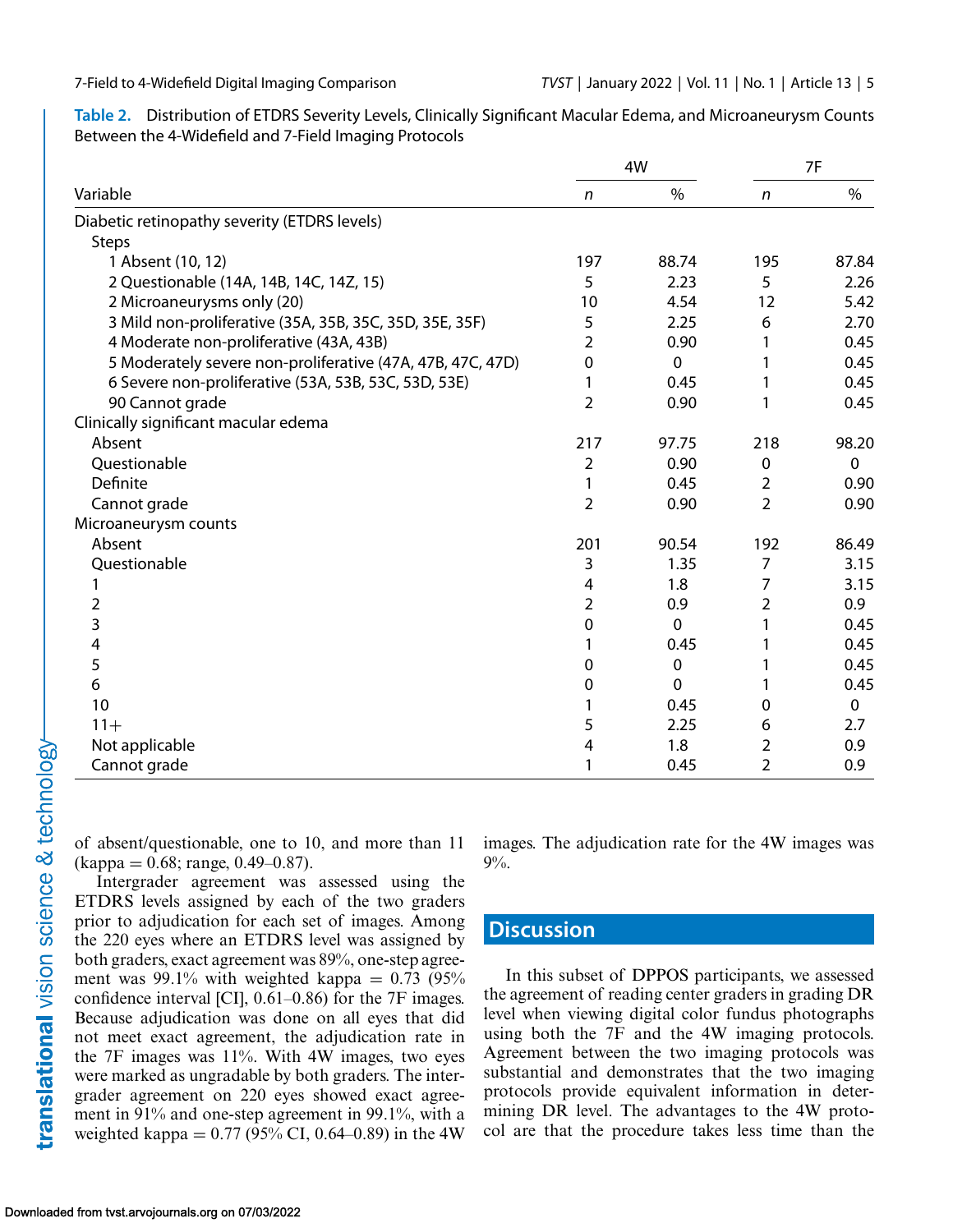<span id="page-5-0"></span>

**Figure 3.** Cross-tabulation showing agreement for steps of the ETDRS severity scale between the 4W and 7F imaging protocols. *Dark boxes* represent perfect agreement, and *gray boxes* represent one-step differences.

| Table 3. Comparison of ETDRS Severity Levels and Agreement Rates Between the 4W and 7F Imaging Protocols |  |  |
|----------------------------------------------------------------------------------------------------------|--|--|
|                                                                                                          |  |  |
|                                                                                                          |  |  |
|                                                                                                          |  |  |

|          | Complete Agreement                      | Within One Step | Within Two Steps | Weighted Kappa (CI)                        |
|----------|-----------------------------------------|-----------------|------------------|--------------------------------------------|
|          | Comparison of ETDRS level ( $n = 220$ ) |                 |                  |                                            |
| $4W$ vs. | 95.5%                                   | 99.5%           | 100%             | $0.84$ (0.64–0.91); near-perfect agreement |
| 7F       |                                         |                 |                  |                                            |
|          | Intergrader Agreement (ETDRS Level)     |                 |                  |                                            |
| 4W       | 91%                                     | 99.1%           | 100%             | 0.77 (0.64-0.89); substantial agreement    |
| 7F       | 89%                                     | 99.1%           | 99.5%            | $0.73$ (0.61-0.86); substantial agreement  |
|          |                                         |                 |                  |                                            |

7F protocol and the patient is more comfortable with fewer photographs being taken per eye.

The severity and progression of DR have been strongly associated with HbA1c levels.<sup>14-18</sup> However, there is variability in the reporting of DR prevalence among studies for a similar range of HbA1c; this can be attributed to variability in definitions and detection methods for retinopathy.<sup>15</sup> The DPPOS has utilized a retinopathy assessment based on 7F stereoscopic fundus photography evaluated at a reading center using a definition of ETDRS score of  $\geq 20$  in either eye, or treatment of retinopathy with laser photocoagula-tion or intravitreal injections.<sup>[12](#page-7-0)</sup> The DPPOS fundus imaging protocol switched from 7F to 4W due to technological imaging advances in the 16th year of the DPPOS study. The current study was undertaken to test the implications of fields of imaging (7F vs. 4W) on the ETDRS scale, particularly in populations with early DR changes. The 7F and 4W images cover an area difference of about 10%, particularly in the nasal fields [\(Fig. 1\)](#page-1-0). In epidemiological and screening studies where incident retinopathy is an important outcome, variability in the detection of isolated early DR lesions can affect study outcomes.<sup>[14](#page-8-0)</sup> Between the 7F and 4W imaging protocols, the 95% and 99% levels of exact and within one-step agreement, as well as the weighted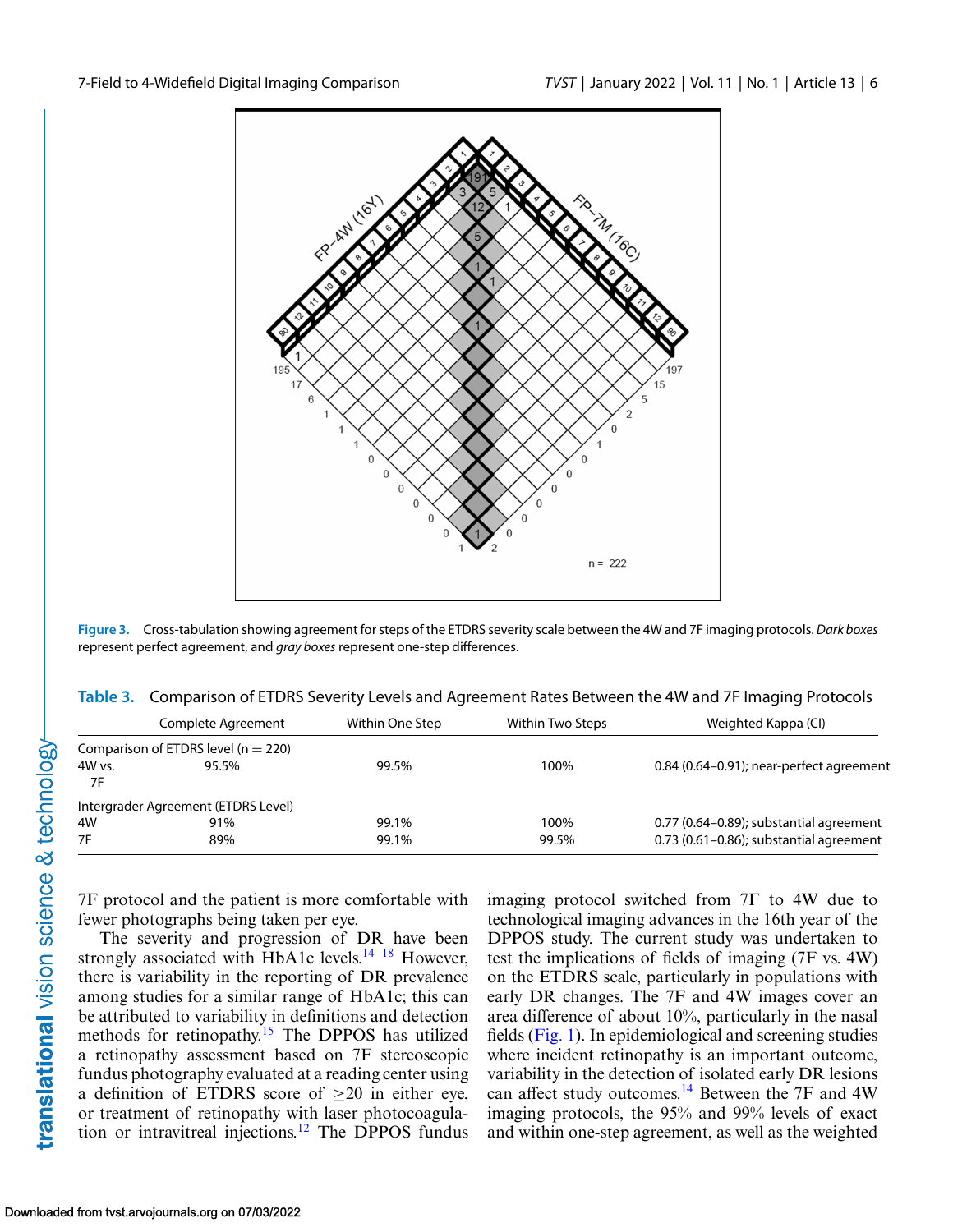kappa of 0.86, are near perfect. This high level of agreement shows that the 7F and 4W imaging protocols are interchangeable and do not alter the assessment of ETDRS levels.

Previously published data from the DRCR network showed comparable results for the agreement rate of ETDRS level when comparing 7F film images to 4W digital images: 83% exact agreement and 93% agreement within one step with a weighted kappa of 0.85 in 4[8](#page-7-0) eyes.<sup>8</sup> The DRCR network study had a wider distribution of ETDRS levels compared with the current study, with 91% more than mild retinopathy, whereas the current study only had 1.4% more than mild retinopathy. In 194 DRCR eyes with no DR on 7F imaging, microaneurysms were visible on 4W imaging in three eyes (1.5%). Among 17 eyes labeled as early DR (microaneurysms only) by 7F imaging, five eyes were labeled as no DR on 4W. A post hoc review of these images showed that differences in the detection of early DR changes were mostly due to photograph quality issues and not due to a difference in field of view.

Diabetic retinopathy progression is generally monitored in each eye as the development of proliferative DR or two-step change in one eye on the ETDRS scale. However, in epidemiological studies, such outcomes have a low incidence due to most participants presenting with no or minimal DR[.4](#page-7-0) In such studies, microaneurysm counts have been considered an early important measure of progression.<sup>19</sup> In a population-based study by Klein et al.,  $^{20}$  $^{20}$  $^{20}$ using 7F imaging, eyes with  $\geq$ 3 microaneurysms at baseline were 2.3 times more likely to progress to proliferative DR over 10 years compared with those with fewer microaneurysms. Differences in field of imaging can affect the detection and count of microaneurysms; in a study comparing 200° ultrawide field images to standard 7F imaging, microaneurysm counts increased by 49.8% when regions outside the  $7F$  were considered.<sup>[21](#page-8-0)</sup> Therefore, it is important to confirm any changes to outcome parameters such as microaneurysm counts due to modifications in the field of imaging and the additional views of the nasal field offered with 4W imaging. In the current study, the microaneurysm counts were comparable in those eyes with confirmed microaneurysms using 7F imaging and 4W imaging. Microaneurysms were seen with 7F imaging in five eyes, but not with 4W. A review of these images revealed that the discrepancies were within field 2 (macular region) and image focus as a reason for the disagreement. A change in the imaging protocol does not appear to account for a significant change in microaneurysm counts in this study.

Intergrader agreement within each imaging modality was excellent, indicating that both methods are equally good for the evaluation of DR. Agreement rates in the current study are better than those in DRCR network studies, with 70% exact agreement and 91% within one step (weighted kappa =  $0.81$ ). This is possibly due to the difference in DR severity distribution, as DRCR studies have a wider distribution. The low adjudication rate of 9% to 11% between the two imaging protocols is another measure of intergrader agreement.

The strengths of this study are the inclusion of a large number of high-quality digital retinal photographs taken by both imaging protocols on the same day and by certified photographers of the well-described DPPOS participants from several clinical sites. Detailed assessments of ETDRS levels and microaneurysm counts were carried out by certified graders with robust quality control. Limitations of this study include a more limited distribution of DR than in other studies.

In this subset of the DPPOS study, participants were imaged with both imaging protocols (7F and 4W), and both sets of fundus photographs were analyzed using the ETDRS severity scale. Agreement between 4W and 7F digital imaging protocols is an important finding for clinical research, as the 4W protocol provides for retinal mapping with fewer images per eye, thus making the procedure less burdensome for the patient and less time consuming for the photographer.

### **Acknowledgments**

The DPP Research Group gratefully acknowledges the commitment and dedication of the participants of the DPP and DPPOS. BAB, AD, and NB were supported in part by an unrestricted grant from Research to Prevent Blindness, Inc., to the University of Wisconsin Madison Department of Ophthalmology and Visual Sciences. Research reported in this publication was supported by the National Institute of Diabetes and Digestive and Kidney Diseases (NIDDK) of the National Institutes of Health (NIH) under award numbers U01 DK048339, U01 DK048377, U01 DK048349, U01 DK048381, U01 DK048468, U01 DK048434, U01 DK048485, U01 DK048375, U01 DK048514, U01 DK048437, U01 DK048413, U01 DK048411, U01 DK048406, U01 DK048380, U01 DK048397, U01 DK048412, U01 DK048404, U01 DK048387, U01 DK048407, U01 DK048443, U01 DK048400, and U01 DK048489, which provided funding during DPP and DPPOS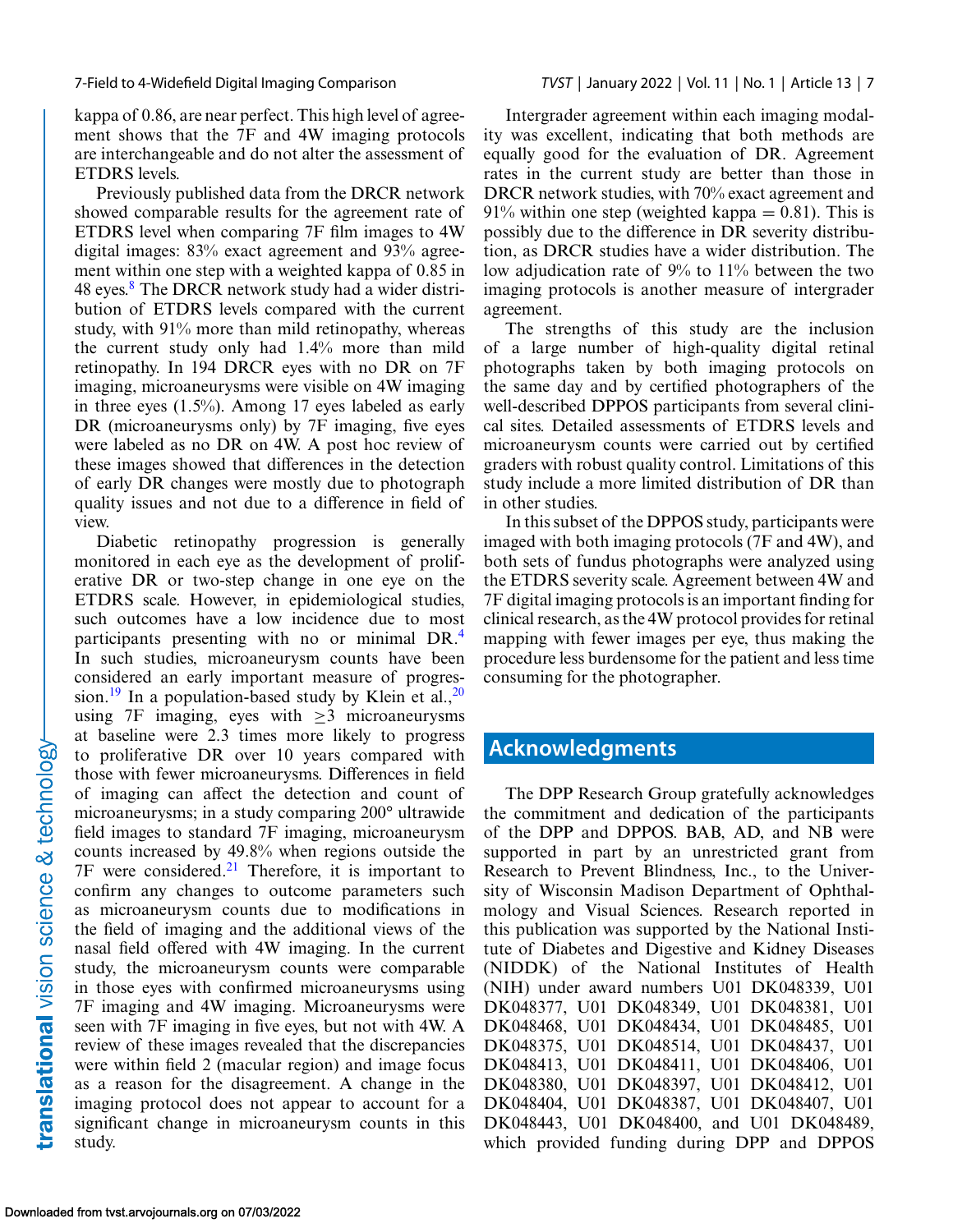<span id="page-7-0"></span>to the clinical centers and the Coordinating Center for the design and conduct of the study, as well as the collection, management, analysis, and interpretation of the data. Funding was also provided by the National Institute of Child Health and Human Development, National Institute on Aging, National Eye Institute, National Heart Lung and Blood Institute, National Cancer Institute, Office of Research on Women's Health, National Institute on Minority Health and Health Disparities, Centers for Disease Control and Prevention, and American Diabetes Association. The content is solely the responsibility of the authors and does not necessarily represent the official views of the National Institutes of Health. The Southwestern American Indian Centers were supported directly by the NIDDK, including its Intramural Research Program, and the Indian Health Service. The General Clinical Research Center Program, National Center for Research Resources, and the Department of Veterans Affairs supported data collection at many of the clinical centers. Merck KGaA provided medication for DPPOS. DPP and DPPOS have also received donated materials, equipment, or medicines for concomitant conditions from Bristol Myers Squibb, Parke-Davis, LifeScan, Health-o-Meter, Hoechst Marion Roussel, Merck-Medco Managed Care, Merck & Co., Nike Sports Marketing, SlimFast, and Quaker Oats. McKesson BioServices, Matthews Media Group, and the Henry M. Jackson Foundation provided support services under subcontract with the Coordinating Center. The sponsor of this study was represented on the Steering Committee and played a part in the study design, how the study was done, and its publication. All authors in the writing group had access to all data. The opinions expressed are those of the study group and do not necessarily reflect the views of the funding agencies. A complete list of centers, investigators, and staff can be found in the online supplemental file.

Disclosure: **B.A. Blodi**, None; **A. Domalpally**, None; **A.H. Tjaden**, None; **N. Barrett**, None; **E.Y. Chew**, None; **W.C. Knowler**, None; **C.G. Lee**, None; **X. Pi-Sunyer**, None; **A. Wallia**, NovoNordisk (R), Eli Lilly (R), UnitedHealth Group (R); **N.H. White**, None; **M. Temprosa**, None

## **References**

1. Early Treatment Diabetic Retinopathy Study Research Group. Fundus photographic risk factors for progression of diabetic retinopathy. ETDRS report number 12. Early Treatment Diabetic Retinopathy Study Research Group. *Ophthalmology*. 1991;98(5 suppl):823–833.

- 2. Early Treatment Diabetic Retinopathy Study Research Group. Grading diabetic retinopathy from stereoscopic color fundus photographs–an extension of the modified Airlie House classification. ETDRS report number 10. Early Treatment Diabetic Retinopathy Study Research Group. *Ophthalmology*. 1991;98(5 suppl):786–806.
- 3. Bressler SB, Odia I, Glassman AR, et al. Changes in diabetic retinopathy severity when treating diabetic macular edema with ranibizumab: DRCR.net Protocol I 5-year report. *Retina*. 2018;38(10):1896– 1904.
- 4. Klein R, Klein BE, Moss SE, Cruickshanks KJ. The Wisconsin Epidemiologic Study of diabetic retinopathy. XIV. Ten-year incidence and progression of diabetic retinopathy. *Arch Ophthalmol*. 1994;112(9):1217–1228.
- 5. Zoungas S, Arima H, Gerstein HC, et al. Effects of intensive glucose control on microvascular outcomes in patients with type 2 diabetes: a meta-analysis of individual participant data from randomised controlled trials. *Lancet Diabetes Endocrinol*. 2017;5(6):431–437.
- 6. Sadda SR. Assessing the severity of diabetic retinopathy: Early Treatment Diabetic Retinopathy Study report number 10. *Ophthalmology*. 2020;127(4S):S97–S98.
- 7. Ip MS, Domalpally A, Hopkins JJ, et al. Longterm effects of ranibizumab on diabetic retinopathy severity and progression. *Archives of Ophthalmology*. 2012;130(9):1145–1152.
- 8. Gangaputra S, Almukhtar T, Glassman AR, et al. Comparison of film and digital fundus photographs in eyes of individuals with diabetes mellitus. *Invest Ophthalmol Vis Sci*. 2011;52(9):6168– 6173.
- 9. Knowler WC, Fowler SE, Hamman RF, et al. 10 year follow-up of diabetes incidence and weight loss in the Diabetes Prevention Program Outcomes Study. *Lancet*. 2009;374(9702):1677–1686.
- 10. The Diabetes Prevention Program Research Group. The Diabetes Prevention Program. Design and methods for a clinical trial in the prevention of type 2 diabetes. *Diabetes Care*. 1999;22(4):623– 634.
- 11. Knowler WC, Barrett-Connor E, Fowler SE, et al. Reduction in the incidence of type 2 diabetes with lifestyle intervention or metformin. *N Engl J Med*. 2002;346(6):393–403.
- 12. Diabetes Prevention Program Research Group. Long-term effects of lifestyle intervention or met-